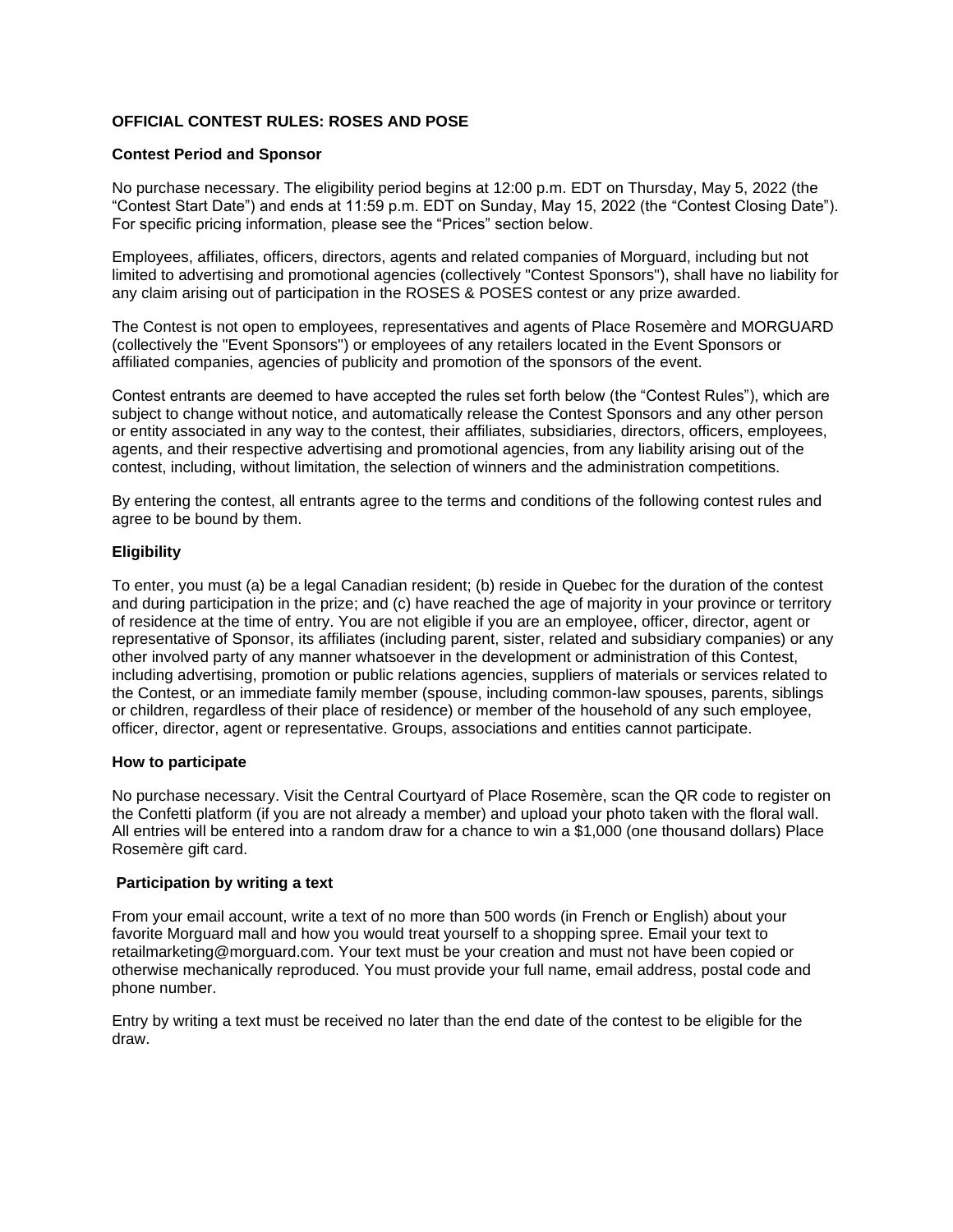# **Participation limit**

# ONE (1) ENTRY PER PERSON FOR THE DURATION OF THE CONTEST.

Late, lost, stolen, illegible, damaged, misdirected, mutilated, garbled or incomplete, altered or otherwise irregular entries, mechanically reproduced, submitted by robotic, automated, programmed, unauthorized, prohibited or unlawful means, contain false or invalid information, included in a bulk submission (e.g., multiple entries submitted by the same entrant), submitted on behalf of another person, or entries that do not conform or fail to meet any of or all of the terms of these Rules as determined by Sponsor (collectively, "Ineligible and/or Invalid Entries"), in its sole and absolute discretion, may be deemed void. All Entries become the property of Sponsor upon their receipt, and none will be returned.

### **Draw and confirmation of the winner**

A random draw will take place on Monday, May 16, 2022 at 11:00 a.m. EDT at Place Rosemère among all Confetti members who have scanned a photo on the Confetti platform during the contest period for the grand prize of a Place Rosemère gift card from \$1,000 (one thousand dollars).

Odds of winning a prize depend on the total number of entries received during the Contest Period.

The selected entrant will be notified by email and/or telephone number within (5) business days of the draw. To be confirmed as a winner, the selected entrant must: (a) respond to the direct message/email and/or telephone notification within five (5) business days of its dispatch; (b) correctly answer, without assistance of any kind, a time-limited mathematical skill-testing question; (c) be in full compliance with these Official Contest Rules and, if required by Sponsor, provide proof of identity; and (d) provide their full mailing address. Proof of identity, including proof that the selected entrant is the authorized account holder of the email address associated with the selected entry, must be provided upon request. If a selected entrant cannot be contacted and confirmed as a winner as above, in the sole and absolute discretion of the Sponsor, his or her right to receive a prize may be forfeited and the prize may be awarded to another eligible entrant. The Sponsor will not be responsible for failed attempts to contact a selected entrant.

# **Price**

A total of one (1) Place Rosemère one thousand dollar (\$1,000 CAD) gift card can be won by electronic draw. The total prize is valued at one thousand dollars (\$1,000 CAD).

Prizes must be accepted as awarded and cannot be transferred, exchanged, combined or used in conjunction with any other contest or offer. The Contest Sponsors reserve the right to substitute a prize of at least equal value in the event that the advertised prize is unavailable for any reason.

Contest Sponsors reserve the right to verify that Contest winners meet all Contest eligibility criteria. Winners may also be required to correctly answer, unaided, a time-limited, mathematical skill-testing question. The decisions of the Contest Sponsors are final and without appeal in all matters related to the promotion and the awarding of prizes.

### **Release**

By entering the Contest, entrants release and hold harmless the Contest Sponsors, their advertising and promotional agencies, their affiliates, and their directors, officers, owners, partners, employees, agents, licensees, representatives, successors, and assigns. respective rights in connection with this contest or, if declared a winner, the prize. Before being declared a winner, the participant may be required to sign and return, within the stipulated time, a declaration of compliance with the contest rules as well as a liability and publicity release. By accepting a prize, winners consent to the use of their name, place of residence, voice statements and photographs or other likenesses for advertising, publicity or informational purposes in any medium or format without further compensation or notice.